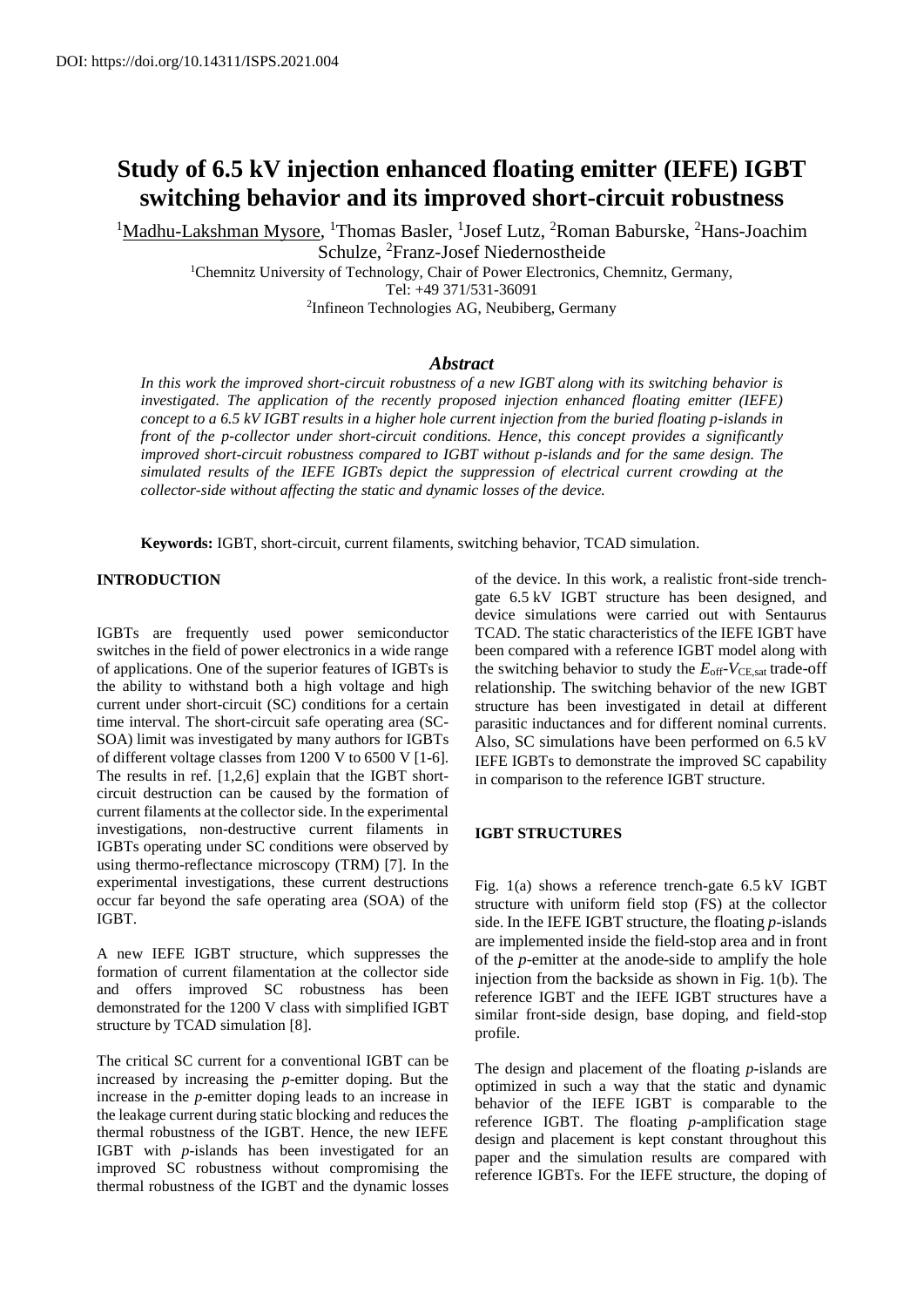the *p*-amplification stage is  $1e18 \text{ cm}^{-3}$  and the *p*-emitter is doped with 1e17 cm-3 as mentioned in [8]. These *p*islands cover a certain lateral area at the collector-side and are separated from the *p*-emitter by an *n*-barrier layer. The *n-*barrier layer resistivity is selected in such a way that the electric field should not influence the breakdown voltage during static forward blocking of the IGBT.



<span id="page-1-0"></span>**Fig. 1:** Real front-side trench-gate 6.5 kV IGBT (a) reference structure without *p*-islands in front of the *p*-emitter, (b) IEFE IGBT structure with *p*-islands in front of the *p*-emitter.

The IEFE IGBT physics can be explained by means of the bipolar current gain  $(\alpha_{pnp})$  of the *pnp*-transistor in the IGBT. The  $\alpha_{\text{pnp}}$  is a product of emitter injection efficiency (γ) and the transport factor ( $\alpha_T$ ). The control of  $\alpha_{pnp}$  is strongly dependent on the emitter efficiency of the IGBT [9]. The ratio of the hole current density  $(j_p)$  to the total current density  $(i)$  at the collector side is defined as the emitter efficiency.

Hence, an enhanced hole density at the collector side due to the *p*-islands will lead to higher bipolar current gain for the IEFE structure in comparison to the reference IGBT. Thus, the critical field bending at the collectorside of the IGBT is more efficiently suppressed. Additionally, the IEFE IGBT shows two different emitter

efficiencies at the collector-side. A more detailed IEFE IGBT physics explanation can be found in [8].

#### **STATIC-CHARACTERISTICS - DEVICE SIMULATION**

In this section, for the designed 6.5 kV IGBT structures, initially static characteristic simulations are described. The simulated IGBT structures have a rated current of 30 A. For these simulations, the Phillip's unified mobility model, University of Bologna avalanche model, Shockley-Read-Hall (SRH) and Auger recombination models and the Slotboom model for effective intrinsic density were utilized. The static characteristic simulations were isothermal. For the electro-thermal switching and SC simulations, self-heating was considered with a thermal boundary condition at the collector contact and a thermal resistance of 0.57 K/W.



**Fig. 2:** Leakage current behavior for two different *p*-emitter doping concentrations in the reference IGBT structure (red and blue lines) and the IEFE IGBT (black) at 300 K.

The leakage current behavior during static blocking at 300 K is compared for the reference IGBT and the IEFE IGBT in Fig. 2. The increased leakage current and the decreased blocking voltage are clearly seen in the reference IGBT as the *p*-emitter doping is increased. However, the IEFE structure shows a slightly reduced leakage current and similar blocking voltage compared to the reference IGBT with  $p$ -emitter doping of 4e17 cm<sup>-3</sup>.

During the blocking state, the IEFE IGBT shows a smaller leakage current even though the *p*-islands have a doping concentration of 1e18 cm<sup>-3</sup>. The electric field is much lower across the *p*-islands in comparison to the emitter-side during blocking mode and the *p*-islands are embedded in the field-stop region. During the forward blocking state, the leakage current flows through the gap between the *p*-islands marked by red arrows in Fig. 1(b). Thus, the influence of the *p*-islands during the static blocking can be neglected.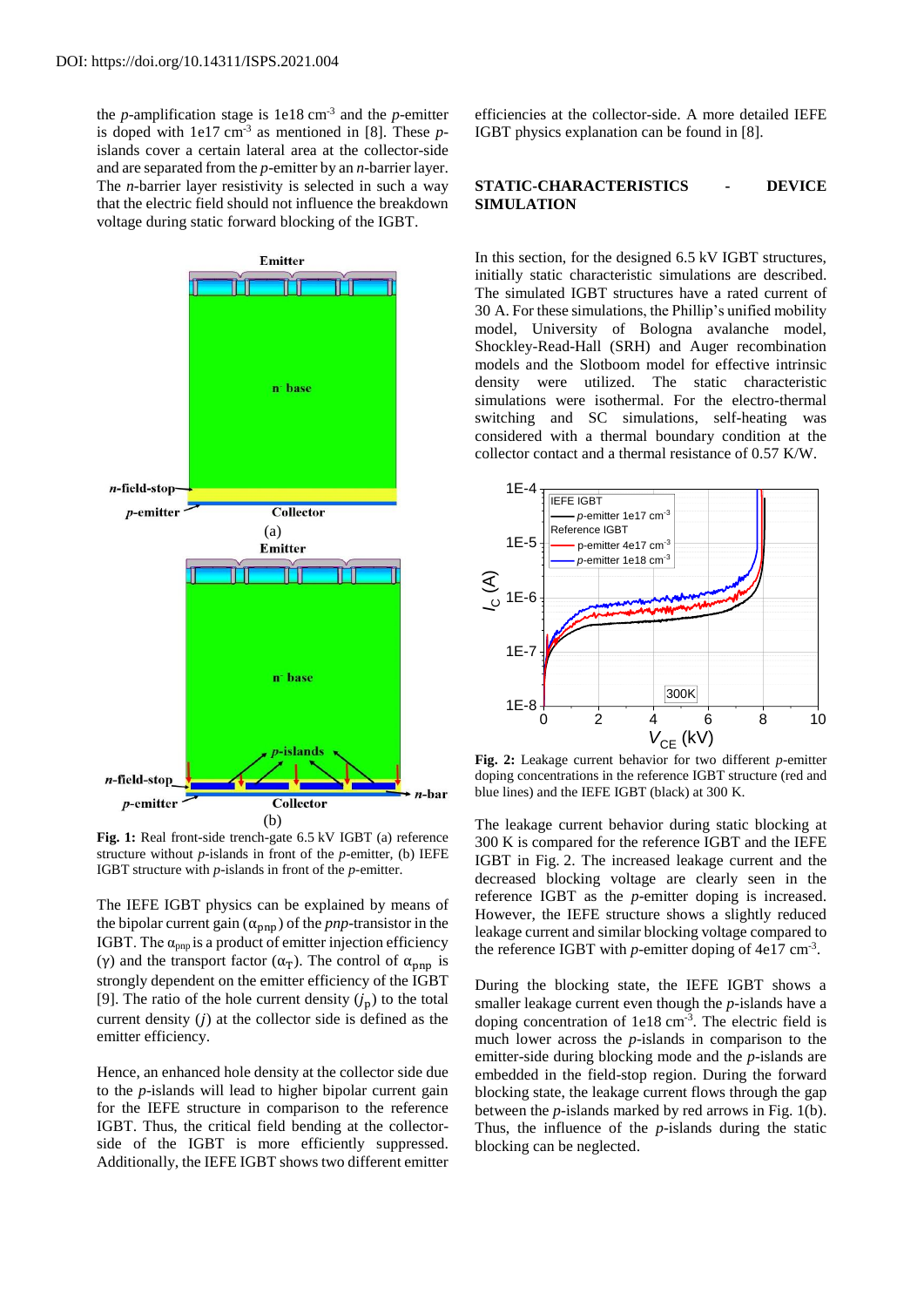

**Fig. 3:** Comparison of the leakage current at 5 kV as a function of *V*CE,sat between the reference IGBT with different *p*-emitter doping and the IEFE IGBT with  $p$ -emitter doping 1e17 cm<sup>-2</sup> (a) 300 K (b) 425 K.

In Fig. 3, the leakage current has been plotted as a function of  $V_{\text{CE,sat}}$  for the reference IGBTs with different *p*-emitter doping and the IEFE IGBT at 300 K and 425 K. For the reference IGBT structure, as the *p*-emitter doping increases, the increase in leakage current is more prominent at 300 K in comparison to 425 K. For the total leakage current at 425 K, the diffusion leakage current contribution is much higher than the space-charge region leakage current.

The *V*<sub>CE</sub>, sat of the reference IGBT strongly reduces with an increase in the *p*-emitter doping as the hole injection increases strongly from the collector-side and therefore the bipolar current gain of the IGBT increases accordingly. Even though the *p*-emitter doping of the IEFE structure is  $1e17 \text{ cm}^{-3}$ , the *V*<sub>CE</sub>, sat of the IEFE structure is comparable to that of reference IGBT with the highest *p*-emitter doping at 300 K and 425 K.

The IEFE structure with highly doped *p*-islands – located in the field-stop layer in front of the *p*-collector doping and separated by an *n*-barrier layer – offers an opportunity to reduce the collector-side *p*-emitter doping. Therefore, it is possible to attain a slightly lower leakage current [8].

# **DYNAMIC SWITCHING BEHAVIOR**



**Fig. 4:** Circuit for turn-off simulations.

A double-pulse setup with inductive load is used for the dynamic switching simulation (Fig. 4). The simulated IGBT can be controlled by the gate driver unit (GDU). The circuit consists of a parasitic inductance  $(L_{par})$ , a load inductance  $(L_{Load})$ , and a freewheeling diode (FWD).



**Fig. 5:** Comparison of the turn-off behavior between the reference IGBT with different *p*-emitter doping concentrations and the IEFE IGBT. Simulation conditions:  $V_{DC} = 3600 \text{ V}, I_C =$ 30 A, *L*Load = 12 mH, *V*GE = -15 V/+15 V, *L*Load = 12 mH, *L*par = 250 nH,  $R_{G,ON} = 2 \Omega$ ,  $R_{G,OFF} = 10 \Omega$ ,  $t_{pulse} = 100 \mu s$ ,  $T_{start} = 425$  K.

The simulated turn-off behavior of the reference IGBT with different *p*-emitter doping and the IEFE IGBT are compared at 425 K in Fig. 5. The turn-off simulations are carried out using a circuit as shown in Fig. 4. For turn-off simulations, the collector current is turned off at a rated current of the IGBT by switching the  $V_{GE}$  from +15 V to -15 V. As the IGBT is turned off, the voltage increases to the applied DC-link voltage  $V_{DC}$  of 3600 V across the IGBT with a turn-off peak slightly higher than *V*<sub>DC</sub> due to *L*par in the circuit. The considered parasitic inductance of 250 nH is very small for a single chip, and hence a very small overvoltage is seen in Fig. 5. As the *p*-emitter doping increases for the reference IGBTs, the tail current in the IGBTs increases and  $dV_{\text{CE}}/dt$  decreases slightly.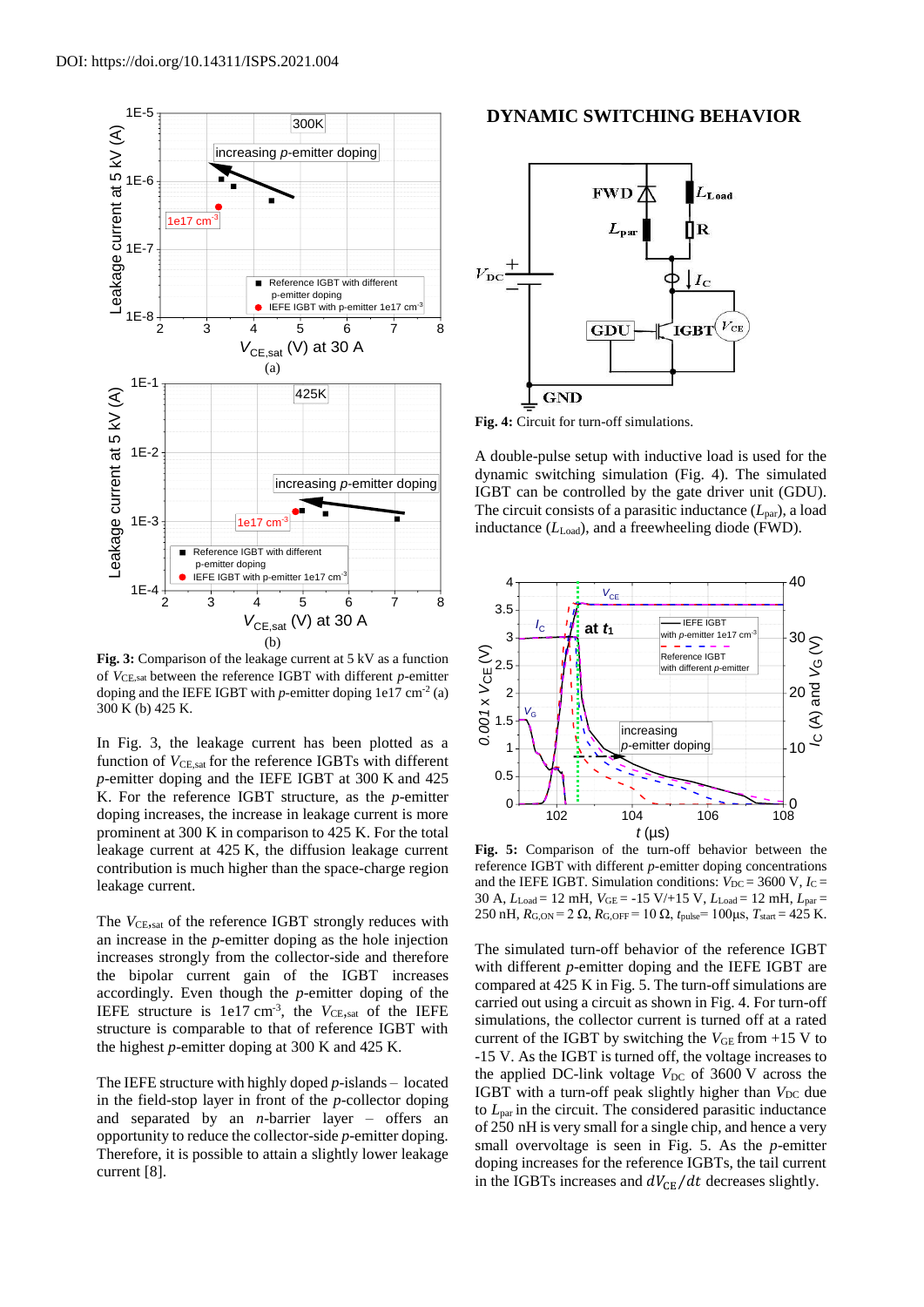

**Fig. 6:** Comparison of (a) turn-off losses (b) turn-on losses as a function of *V*<sub>CE,sat</sub> between the reference IGBT with different *p*emitter doping concentrations and the IEFE IGBT using the same FWD. Simulation conditions:  $V_{DC} = 3600 \text{ V}$ ,  $V_{GE} = 15/+15$  V,  $I_C = 30$  A,  $L_{Load} = 12$  mH,  $L_{par} = 250$  nH,  $R_{G,ON} = 2 \Omega$ , *R*<sub>G,OFF</sub> = 10 Ω,  $t_{pulse}$  = 100μs,  $T_{start}$  = 425 K.

The turn-off behavior of the IEFE IGBT is comparable with the reference IGBT with the highest *p*-emitter doping as shown in Fig. 5.

For the simulated switching behavior at 425 K, the turnoff and turn-on losses are plotted as a function of  $V_{\text{CE,sat}}$ for the IEFE IGBT and the reference IGBTs in Fig. 6. The IEFE IGBT shows slightly lower  $V_{\text{CE,sat}}$  and moderately higher  $E_{\text{off}}$  losses compared to the reference IGBT with the highest *p*-emitter doping. However, the IEFE IGBT is on the same  $E_{\text{off}}$  -  $V_{\text{CE,sat}}$  trade-off curve as the reference IGBT. The *E*on losses of the IEFE IGBT are slightly higher in comparison to the reference IGBT with different *p*-emitter doping.

The electric field and charge carrier densities of the IEFE IGBT and the reference IGBT with the highest *p*-emitter doping are compared in Fig. 7 at time point  $t_1$  from Fig. 5. The distributions of the electric field and the carrier densities are approximately the same for both simulated devices. This is valid in the plasma and the space-charge region.



**Fig. 7:** Comparison of electric field and charge carrier densities between the reference IGBT with highest *p*-emitter doping and the IEFE IGBT at time point  $t_1$  in Fig. 5 (green dotted line).

## **DYNAMIC SWITCHING BEHAVIOR UNDER HIGHER PARASITIC INDUCTANCES**

One of the important parameters under switching is the parasitic inductance  $(L_{\text{par}})$ . Further turn-off simulations are performed for the reference IGBT and the IEFE IGBT with approximately similar  $E_{\text{off}}$  losses at two different parasitic inductances as shown in Fig. 8. Both IGBTs 2 3 4 5 6 7 8 show a higher turn-off *V*<sub>CE</sub> peak at higher parasitic inductance. The  $dV_{\text{CE}}/dt$  remains approximately the same even at higher  $L_{par}$  for both IGBTs. The IEFE and the reference structure turn-off tail current behavior is approximately comparable to  $L_{\text{par}} = 250 \text{ nH}$  even if the *L*par is increased by 10 times.

> As displayed in Fig. 9, the turn-off behavior of the IEFE IGBT is compared at two different nominal currents at 425 K. The IEFE structure shows a longer tail current at 60 A compared to the rated current. At a higher nominal current, the IEFE IGBT shows a higher turn-off  $V_{\text{CE}}$  peak and lower  $dV_{CE}/dt$  after 2 kV in comparison to 30 A. The IEFE structure does not show any undesirable behavior at two times the rated current.

#### **ELECTRO-THERMAL SC SIMULATIONS**

In this section, electro-thermal SC device simulations are performed with a wider structure of 800 μm using a simplified front-side IGBT structure to reduce the simulation time [6]. Also, a wider structure of 800  $\mu$ m makes possible to investigate the behavior of current filamentation. In order to study the enhanced SC capability of the IEFE IGBTs, the bipolar current gain of the simplified front-side IGBT structure was worsened for both the reference and IEFE IGBT structures. A simple time-dependent SC current pulse was simulated with a 300 K initial temperature  $(T<sub>start</sub>)$  and with a constant DC-link voltage.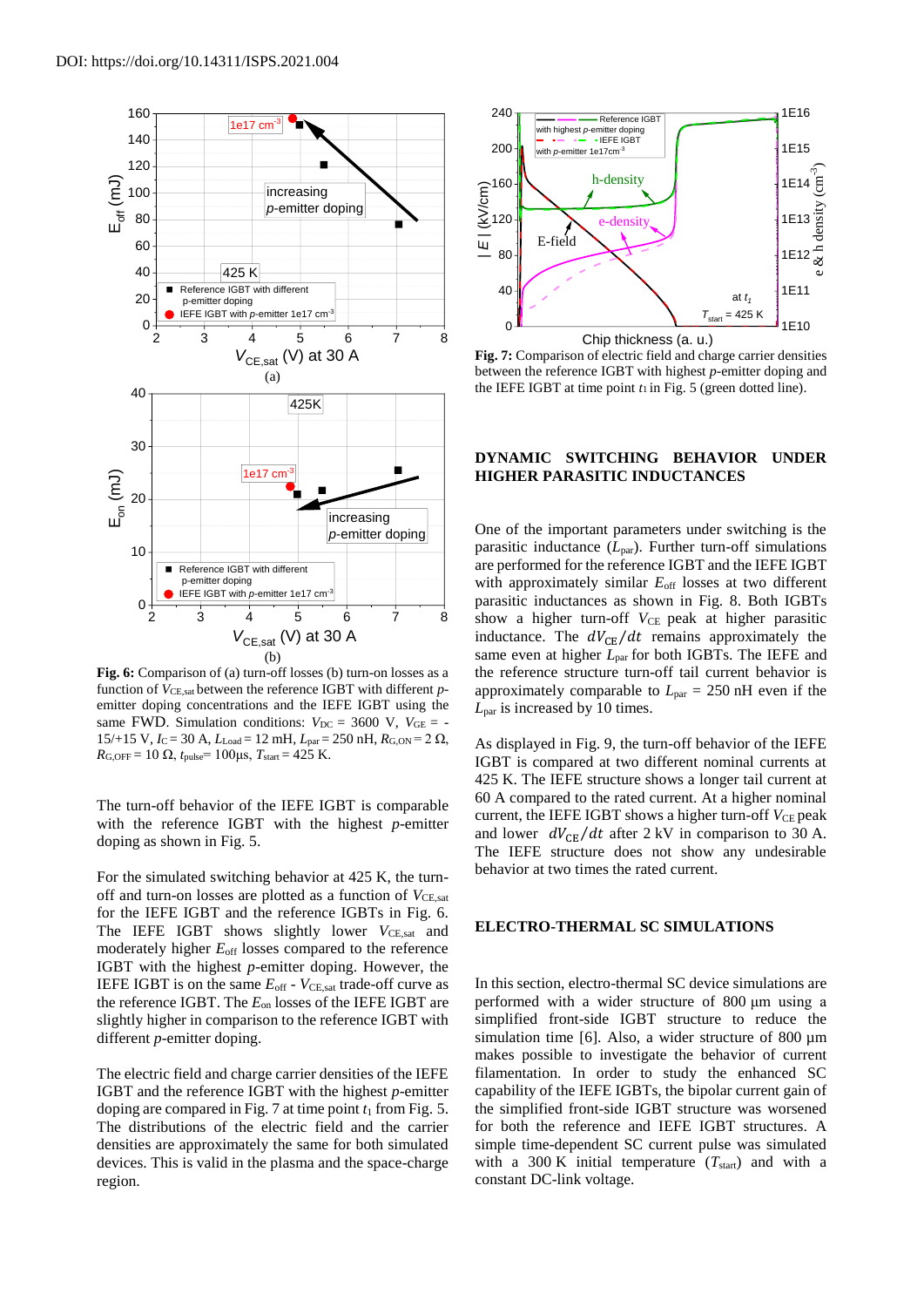

**Fig. 8:** Comparison of the turn-off behavior at different parasitic inductances of (a) the reference IGBT with highest *p*emitter doping and of (b) the IEFE IGBT. Simulation conditions:  $V_{DC} = 3600 \text{ V}$ ,  $V_{GE} = -15/15 \text{ V}$ ,  $I_C = 30 \text{ A}$ ,  $L_{Load} =$ 12 mH,  $R$ G, ON = 2 Ω,  $R$ G, OFF = 10 Ω,  $t_{\text{pulse}}$  = 100μs,  $T_{\text{start}}$  = 425 K.



**Fig. 9:** Comparison of turn-off behavior at different nominal current for the IEFE IGBT. Simulation conditions:  $V_{CE}$  = 3600 V, *V*GE = -15/+15 V, *L*Load = 12 mH, *L*par = 250 nH, *R*G,ON  $= 2 \Omega$ ,  $R$ <sub>G,OFF</sub> = 10 Ω,  $T$ <sub>start</sub> = 425 K.



Fig. 10: (a) Transients of the average current density, maximum current density and maximum temperature under given SC conditions for a 6.5 kV reference IGBT (b) absolute total current density distribution at 10 µs.

Fig. 10 shows the transients of the average and maximum current densities and the time-dependent behavior of the maximum temperature during the SC event at  $V_{\text{DC}} = 2000 \text{ V}, \, j_{\text{C}} = 484 \text{ Acm}^2, \, T_{\text{start}} = 300 \text{ K} \, \text{and} \, \text{SC}$ pulse length  $(t<sub>SC</sub>)$  of 10  $\mu$ s for the reference IGBT. The rise time and fall time were set to 1 µs. The bottom picture in Fig. 10 shows the absolute value of the total 80 current density distribution in IGBTs at the beginning of the SC turn-off process (10 µs) for the reference IGBTs.  $60 \geq$  The average and maximum current densities were extracted from a window shown in the black dashed box in Fig. 10(b). The maximum temperature was extracted  $40\frac{2}{6}$  from the whole silicon region. At 5.8 μs, the average and maximum current density curves start to split in the reference IGBT. The current flow becomes more inhomogeneous throughout the structure. The slope of the maximum temperature transient increases rapidly after 6.0 µs and reaches a value of 1260 K at 10 µs inside  $\frac{1}{2}$  the current filament of cut 2. At time point 10  $\mu$ s, the IGBT device shows one and a half current filaments. The maximum current density is about 26 kA/cm<sup>2</sup> higher than the average current density. The simulated edge-to-edge filament lateral spacing is more than  $450 \mu m$ . There is a correlation between the lateral distance between the current filaments and the width of the quasi-plasma region and the relationship between the width of the current filament and the width of the high-field region [10]. The extr in F<br> *P*G in F<br> *I*C may<br> *I*C may<br> *I*C mete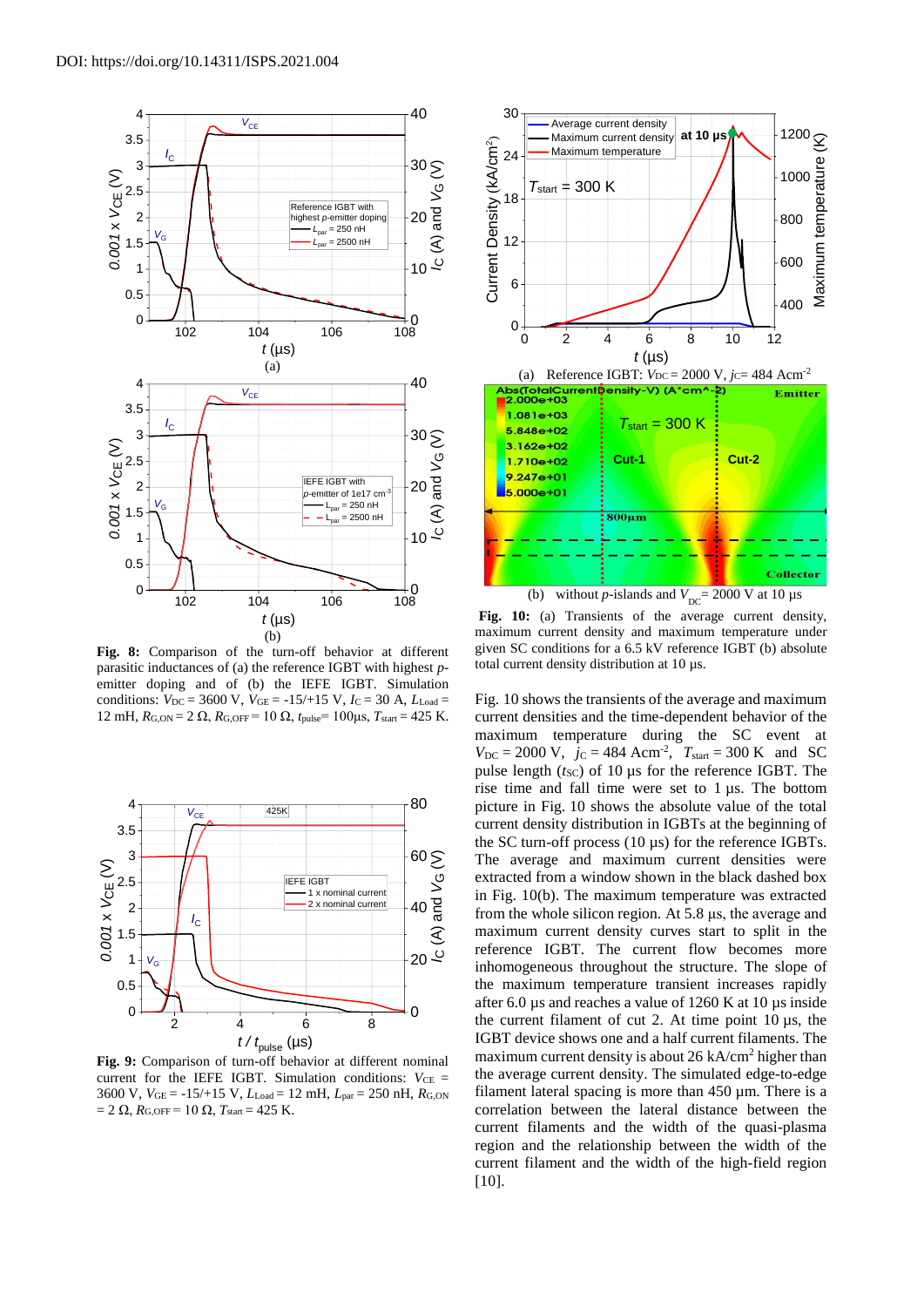

Fig. 11: (a) Transients of the average current density, maximum current density and maximum temperature under given SC conditions for a 6.5 kV IEFE IGBT (b) absolute total current density distribution at 10 µs.

Fig. 11 depicts the transients of the average and maximum current densities and the transient of the maximum temperature during the SC event for the IEFE IGBT with SC conditions of  $V_{DC} = 2000 \text{ V}$ ,  $j_{\rm C} = 484$  Acm<sup>-2</sup>,  $T_{\rm start} = 300$  K and SC pulse length ( $t_{\rm SC}$ ) of 10 µs. There is no split in the average and maximum current density curve [Fig.  $11(a)$ ] for the same SC conditions as for the reference. The average and maximum current densities were extracted from a window shown in the black dashed box in Fig. 11(b). The maximum temperature for the IEFE structure is 425 K at 10 µs, which is 835 K less than the reference structure with similar SC conditions. Also, the current distribution in the IEFE IGBT is homogenous in lateral direction in Fig. 11(b).

Fig. 12 shows a vertical cross-section of the absolute value of the electric-field strength, electron density and hole density in the reference and IEFE IGBT structures at 10 µs from two different cuts in Fig. 10(b) and Fig. 11(b) respectively.

For the reference IGBT, the shift of the electric field peak to the *n*-base/*n*-field-stop junction is due to the higher number of electrons than the number of holes at the collector-side of the base region. Due to the strong current filaments at 10 µs, the concentration of the quasiplasma in the reference IGBT is higher inside the current filament than outside the filament [Fig. 12(a)]. The carrier concentration inside the current filament is roughly 50 times larger than outside the filament. There is an increase in the peak electric field at the filament positions. However, the current distribution for the structure with *p*-islands is uniform [Fig. 11(b)]. The electric-field of the IEFE IGBT at the collector-side is three times smaller in comparison to the reference IGBT (Fig. 12). Also, the electric field strength, electron and hole densities show a homogeneous lateral distribution in the device and overlap on each other for both cuts [Fig. 12(b)]. The main reason is the stronger hole injection from the back-side which partly compensates the negative charges in the front of the *p*-emitter.



**Fig. 12:** Absolute value of the electric-field strength, electron and hole density distribution in IGBTs during  $SC$  at  $V_{DC}$  = 2000 V,  $j_c = 484 \text{ Acm}^2$ ,  $T_{int} = 300 \text{ K}$  at 10 µs (a) reference IGBT (b) IEFE IGBT. For the cuts ref. to Fig. 10 and Fig. 11.

#### **SC FILAMENTATION CRITERION**

In order to estimate the short-circuit current which provokes strong filamentation and early destruction in the 6.5 kV reference and the IEFE IGBT, a simple simulation procedure is used from [2]. A transfer characteristic of 6.5 kV IGBT structure is simulated for a particular  $V_{\text{CE}}$ . During the  $V_{\text{GE}}$  ramp, the ratio in Eq. (1) is considered [11].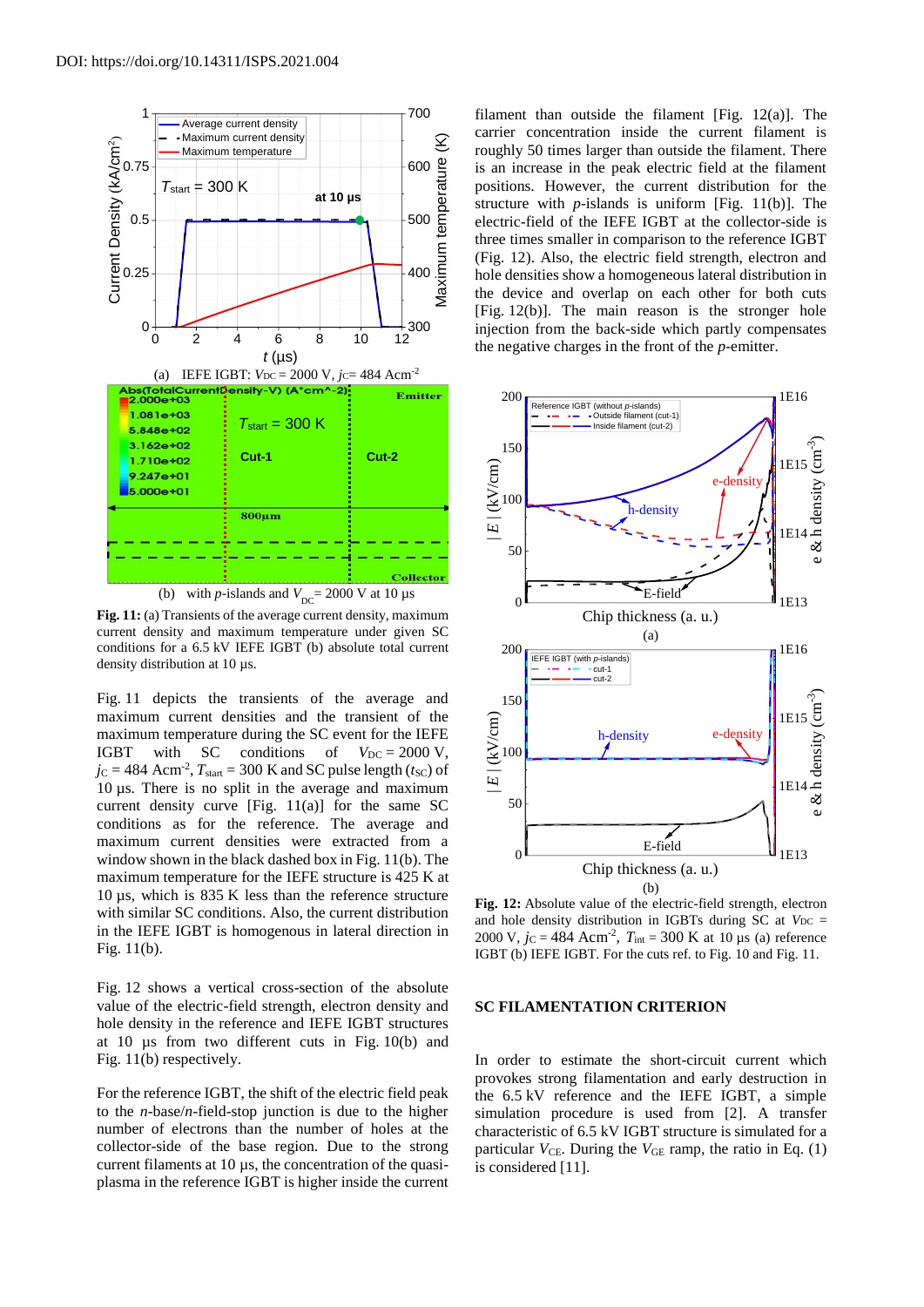

**Fig. 13:** Schematic representation of the hole density (black) and the electric-field strength (red) during the SC event in IGBT at high current [2].

$$
c \cong \frac{(dE/dy)|_{\text{near field stop}}}{(dE/dy)|_{\text{near front side}}} = 2
$$
 (1)

where  $(dE/dy)|_{\text{near field stop}}$  is the field gradient close to the field-stop junction and  $(dE/dy)|_{near\,front\,side}$ represents the field gradient close to the emitter-side MOS structure of a short-circuit operation point. If the ratio of the two slopes is close to 1, the whole base region is covered with the space-charge region. Hence, there is no quasi-plasma layer and thus it is an uncritical condition. However, when *c* is higher than 1, the formation of current filaments is possible due to the bigger quasi-plasma layer [11].



**Fig. 14:** Comparison of the critical collector current as a function *V*CE,sat between the reference IGBT with different *p*emitter doping and the IEFE IGBT with *p*-emitter doping of 1e17 cm-3 at 3600 V and *T*start = 300 K.

The simulated SC robustness of the reference 6.5 kV IGBT with different *p*-emitter doping is compared with the IEFE IGBT in Fig. 14 for a DC-link voltage of 3600V and at 300 K. The criterion from Eq. (1) is used to determine the formation of a current filament. The IEFE structure shows an improved SC robustness of 1.7 times the value of the reference IGBT with comparable  $V_{\text{CE,sat}}$ . Here, the leakage current of the IEFE structure is slightly lower in comparison to the reference IGBT with approximately similar  $V_{\text{CE,sat}}$ .



Fig. 15: Comparison of the critical collector current as a function of *V*<sub>CE</sub> between the reference IGBT and the IEFE IGBT for approximately similar *VCE*,sat. See Fig. 14 for the considered circle points.

The simulated critical collector current is plotted as a function of high  $V_{CE}$  for the reference IGBT and the IEFE IGBT with approximately similar  $V_{\text{CE,sat}}$  in Fig. 15. As  $V_{CE}$  increases, the critical collector current increases. The IEFE structure exhibits higher SC robustness in comparison to the reference 6.5 kV IGBT due to the suppression of the current filaments. For both the simulated IGBT structures, the critical collector current at 1000 V and 2000 V could be much higher than the plotted values in Fig. 15. From the simple criterion used here, Eq.  $(1)$ , the critical current is determined as soon as *c* reaches a value of 2. But due to the existence of nondestructive current filaments at 1000 V and 2000 V, the value of *c* shall be much higher than 2 [11]. Hence, the SC robustness can be expected to be much higher at 1000 V and 2000 V DC-link for both IGBTs [11].

## **CONCLUSION**

with highest *p*-emitter doping are comparable. The new IGBT structure shows a lower leakage current and the higher forward blocking voltage in comparison to the reference IGBT. The switching behavior is similar. Both IGBTs are on the same  $E_{\text{off}}$  -  $V_{\text{CE,sat}}$  trade-off. Even for 10 times higher parasitic inductance and two times nominal current, the IEFE and reference structure does not show an undesired behavior during switching simulations. The SC capability of the 6.5 kV IEFE IGBT has been improved significantly, because the formation of the current crowding during SC can be suppressed to a high extent. This higher SC robustness is achieved without compromising the static and dynamic performance of the IGBT device.